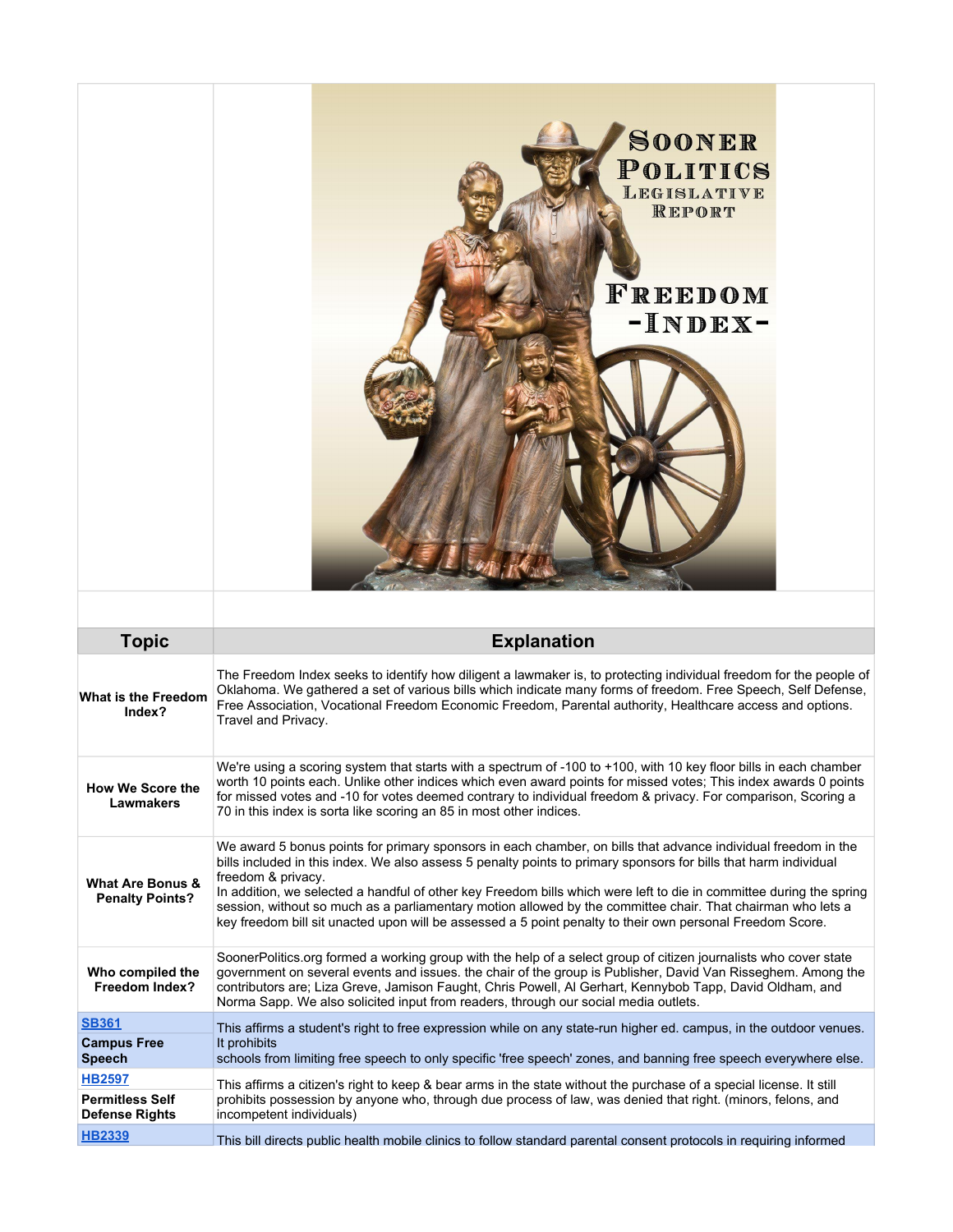|                                                       | r me um un oute puune meditir meune emmee te remen etamatia paremai eeneemi protocole in requimig imerimea.                                                                                                                                                                                                                                                                                   |
|-------------------------------------------------------|-----------------------------------------------------------------------------------------------------------------------------------------------------------------------------------------------------------------------------------------------------------------------------------------------------------------------------------------------------------------------------------------------|
| <b>Parent's Vaccine</b><br><b>Consent</b>             | consent of custodial parents for all vaccination procedures. Parents retain all legal rights and choices in how to<br>best assure their child's health.                                                                                                                                                                                                                                       |
| <b>HB1014</b>                                         | This bill authorizes state law enforcement to order and gather DNA evidence from anyone arrested in the state.                                                                                                                                                                                                                                                                                |
| <b>DNA Harvesting on</b><br><b>Arrest</b>             | The DNA Harvesting Is allowed to be kept in a database in perpetuity and used as evidence, even if no guilt is<br>found.                                                                                                                                                                                                                                                                      |
| <u>SB162</u>                                          |                                                                                                                                                                                                                                                                                                                                                                                               |
| <b>Restoring Physician</b><br><b>Privileges</b>       | This bill restores the original intent of SQ788, for a person's primary physician to recommend Cannabis medicine<br>to a patient in need. Patients do not have to seek a separate "specialist" to meet the OMMA requirement.                                                                                                                                                                  |
| <b>HB1269</b>                                         |                                                                                                                                                                                                                                                                                                                                                                                               |
| <b>Expunge Felony to a</b><br><b>Misdemeanor</b>      | This allows the Pardon & Parol Board to commute non-violent drug possession & petty theft to the misdemeanor<br>crime, instead of a felony, as it used to be regarded 3 years ago.                                                                                                                                                                                                            |
| HB1276 (House<br>only)                                |                                                                                                                                                                                                                                                                                                                                                                                               |
| <b>Child Custody &amp;</b><br><b>Parenting Reform</b> | This gives all parents equal treatment in the determination of custody, parenting, and visitation, until a court<br>deems otherwise through due process. The other house held a floore vote on a similar bill.                                                                                                                                                                                |
| <b>SB65 (Senate only)</b>                             |                                                                                                                                                                                                                                                                                                                                                                                               |
| <b>Child Custody &amp;</b><br><b>Parenting Reform</b> | This gives all parents equal treatment in the determination of custody, parenting, and visitation, until a court<br>deems otherwise through due process. The other house held a floore vote on a similar bill.                                                                                                                                                                                |
| <u>SB993</u>                                          | With the recent federal action on healthcare mandates, more latitude in writing special limited-duration &                                                                                                                                                                                                                                                                                    |
| <b>Restore Health</b><br><b>Insurance Options</b>     | coverage health insurance products will be made available to consumers who deem them preferable for their<br>needs & affordabilities                                                                                                                                                                                                                                                          |
| <b>HB1259</b>                                         |                                                                                                                                                                                                                                                                                                                                                                                               |
| <b>Legalize Voting</b><br><b>Selfies</b>              | Old law forbids free speech in the local polling locations. While most of that set of restrictions remain, Many<br>active voters want to take a photo & electronically transmit it. this law assures voters of that right.                                                                                                                                                                    |
| <b>SB33</b>                                           | While all public schools already ban Vaping devices for students; this makes any possession a crime. Even when                                                                                                                                                                                                                                                                                |
| <b>Ban Vaping Devices</b><br>at Schools               | used as a medication delivery device, an adult can now be arrested and punished. It doesn't matter if it's used for<br>nicotine or not. The voters ended drug parafernalia laws, but the lawmakers just recreated this one.                                                                                                                                                                   |
|                                                       |                                                                                                                                                                                                                                                                                                                                                                                               |
|                                                       | <b>Freedom Bills Not Given Committee Consideration</b>                                                                                                                                                                                                                                                                                                                                        |
|                                                       | (these bills were essential to personal freedom, but the committee chair refused to acknowledge them. We're<br>giving bonus points to the authors and penalty points to the chairmen.                                                                                                                                                                                                         |
| <b>HJR1006</b>                                        | These are resolutions mandated to comply with the Oklahoma State Constitution. Every 20 years, the voters are                                                                                                                                                                                                                                                                                 |
| SJR <sub>5</sub>                                      | to be asked if they would like to convene a new constitutional convention for Oklahoma. The question has not<br>been on the Oklahoma ballot since the 1970s. No committee chairman has given these resolutions any                                                                                                                                                                            |
|                                                       | SJR2 parliamentary action, so the authors are awarded 5 points and the chairmen are penalized 5 points.<br>SB894 This bill clarifies that ammunition designed for personal arms are included in the 2nd Amendment right to keep<br>and bear arms. Various govt, entities have claimes that a citizen does not have the constitutional right to bullets,                                       |
|                                                       | arrows, and other components of operation for their personal arms.                                                                                                                                                                                                                                                                                                                            |
|                                                       | SB651 This bill protects workers from losing their careers and livelihood due to legislative and agency rules. It gives<br>certain redress rights to workers to sue for damages and have their occupational opportunities restored. It was<br>assigned to two committees. Bergstrom's committee passed it unanimously, but Thompson refused to give it a<br>vote in his committee.            |
|                                                       | SB867 This bill protects unborn humans' lives by removing physician privileges of any clinician who performs a selective<br>abortion. It is an attempt to force a national review of the landmark Roe vs Wade Supreme Court ruling which<br>ignores the scientific discoveries since 1973. Heartbeat and brainwave indicators now show clear evidence of                                      |
| <b>SB561</b>                                          | living & thinking humans in the womb. Smalley ignored this bill in his committee.<br>This bill expands farmer's rights to distribute agricultural products without forcing them to sell only to a few select<br>processors. It allows consumers to buy directly from farmers, for vegetable & dairy products. Kerbs refused a                                                                 |
| <b>HB1001</b>                                         | committee vote on it.<br>Restores the mobility rights of those who've served their full sentence for a felony, but who cannot be in any<br>vehicle where someone else has a firearm. Mass transit and taxi services have been off limits to these folks and<br>they often cannot seek employment, for risk of serving another 10 years if someone on the bus has a consealed<br>carry weapon. |
|                                                       | HB2235 This bill reestablishes marriage as a human right, without needing a govt. permission(license). Two adults can<br>simply sign an affidavit at the court clerk, and their covenant is certified in the same way a birth certificate is<br>issued. Taylor refused to hear the bill, which passed the House 5 years ago & has been blocked ever since.                                    |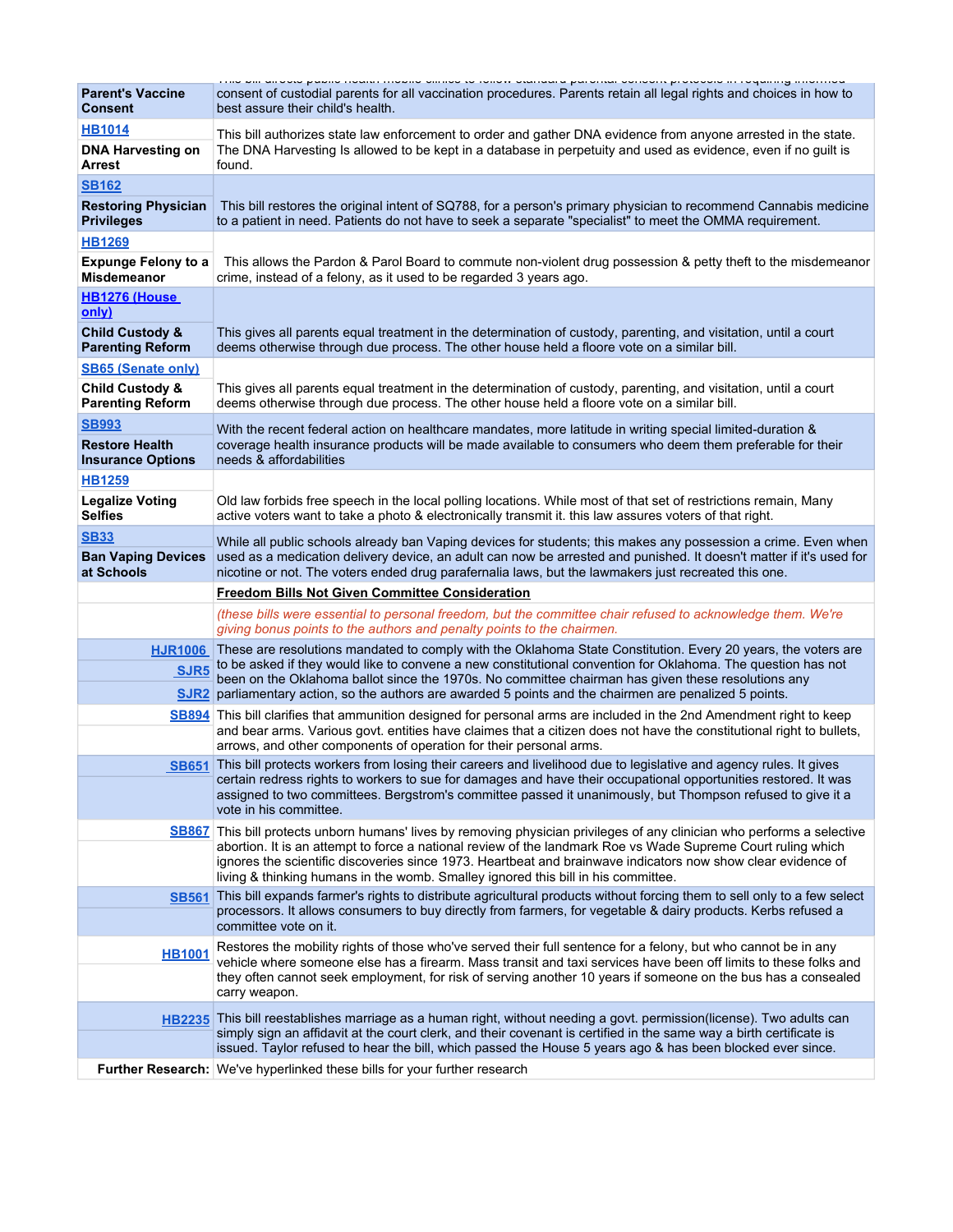| <b>Senator</b>             | FRFFDOM |                   | <u>SB361 HB2597 HB2339</u> |             | <b>HB1014 SB162 HB1269</b> |              |                 | <b>SB65</b> | <b>SB993</b>         | <u>HB1259</u>             | $\underline{\text{SB3}}$ | BASE  | BONUS/                                         |
|----------------------------|---------|-------------------|----------------------------|-------------|----------------------------|--------------|-----------------|-------------|----------------------|---------------------------|--------------------------|-------|------------------------------------------------|
| Topic                      | SCORE   | <b>Speec</b><br>h | Firearm Vaccine<br>s       | s           | <b>DNA</b>                 | Canna<br>bis | Punish<br>ments | Custo<br>dy | <b>Insura</b><br>nce | <b>Election Vape</b><br>s | s                        | SCORE | PENALTY                                        |
| Dahm, Nathan [R]           | 110     | 10                | 10                         | 10          | 10                         | -10          | 10              | 10          | 10                   | 10                        | 10                       | 80    | 30 SB993 SB561,<br>SB867, SB651, SB894,<br>511 |
| Leewright, James [R]       | 80      | 10                | 10                         | 10          | 10                         | 10           | 10              | 10          | 10                   | 10                        | $-10$                    | 80    |                                                |
| Rader, Dave [R]            | 80      | 10                | 10                         | 10          | 10                         | 10           | 10              | 10          | 10                   | 10                        | $-10$                    | 80    |                                                |
| Paxton, Lonnie [R]         | 75      | 10                | 10                         | 10          | $-10$                      | 10           | 10              | 10          | 10                   | 10                        | 0                        | 70    | $5$ HB1259                                     |
| Silk, Joseph W. [R]        | 70      | 10                | 10                         | 10          | 10                         | 10           | 0               | 10          | 0                    | 10                        | $\mathbf 0$              | 70    |                                                |
| Pemberton, Dewayne [R]     | 65      | 10                | 10                         | 10          | $-10$                      | 10           | 10              | 10          | 10                   | 10                        | $-10$                    | 60    | $5$ SB65                                       |
| Bullard, David [R]         | 60      | 10                | 10                         | 10          | 10                         | 10           | -10             | 10          | 10                   | 10                        | $-10$                    | 60    |                                                |
| Coleman, Bill [R]          | 60      | 10                | 10                         | 10          | $-10$                      | 10           | 10              | 10          | 10                   | 10                        | $-10$                    | 60    |                                                |
| Haste, John [R]            | 60      | 10                | 10                         | 10          | 10                         | 10           | 10              | 10          | 10                   | $-10$                     | $-10$                    | 60    |                                                |
| Jech, Darcy A. [R]         | 60      | 10                | 10                         | 10          | $-10$                      | 10           | 10              | 10          | 10                   | 10                        | $-10$                    | 60    |                                                |
| Kidd, Chris [R]            | 60      | 10                | 10                         | 10          | $-10$                      | 10           | 10              | 10          | 10                   | 10                        | $-10$                    | 60    |                                                |
| Rosino, Paul [R]           | 60      | 10                | 10                         | 10          | $-10$                      | 10           | 10              | 10          | 10                   | 10                        | $-10$                    | 60    |                                                |
| Weaver, Darrell [R]        | 60      | 10                | 10                         | 10          | $-10$                      | 10           | 10              | 10          | 10                   | 10                        | $-10$                    | 60    |                                                |
| Bice, Stephanie [R]        | 55      | 10                | 10                         | 10          | $-10$                      | 10           | 10              | 10          | 10                   | 0                         | $-10$                    | 50    | $5$ HB1269                                     |
| Newhouse, Joe [R]          | 55      | 10                | 10                         | $\mathbf 0$ | 10                         | 10           | 10              | 10          | 10                   | $-10$                     | $-10$                    | 50    | $5$ sjr2                                       |
| Simpson, Frank [R]         | 50      | 10                | 10                         | $\mathbf 0$ | 0                          | 0            | 10              | 10          | 10                   | 10                        | $-10$                    | 50    |                                                |
| Standridge, Rob [R]        | 50      | 10                | 10                         | 15          | $-10$                      | 15           | $-10$           | 10          | 10                   | 10                        | $-10$                    | 50    |                                                |
| Daniels, Julie J. [R]      | 45      | 15                | 10                         | 10          | $-10$                      | 10           | 10              | 10          | 10                   | $-10$                     | $-10$                    | 45    |                                                |
| David, Kim [R]             | 45      | 10                | 15                         | 10          | $-10$                      | 10           | 10              | 10          | 10                   | $-10$                     | $-10$                    | 45    |                                                |
| Bergstrom, Micheal [R]     | 40      | 10                | 10                         | 10          | $-10$                      | 10           | 10              | 10          | 10                   | $-10$                     | $-10$                    | 40    |                                                |
| Boggs, Larry [R]           | 40      | 10                | 10                         | 10          | $-10$                      | 10           | $-10$           | 10          | 10                   | 10                        | $-10$                    | 40    |                                                |
| Boren, Mary B. [D]         | 40      | 10                | $-10$                      | 10          | 10                         | 10           | 10              | 10          | $-10$                | 10                        | $-10$                    | 40    |                                                |
| Dugger, Tom J. [R]         | 40      | 10                | 0                          | 0           | $-10$                      | 10           | 10              | 10          | 10                   | 10                        | $-10$                    | 40    |                                                |
| Hall, Chuck [R]            | 40      | 10                | 10                         | 10          | $-10$                      | 10           | 10              | 10          | 10                   | $-10$                     | $-10$                    | 40    |                                                |
| Howard, Brent [R]          | 40      | 10                | 10                         | 10          | $-10$                      | 10           | $-10$           | 10          | 10                   | 10                        | $-10$                    | 40    |                                                |
| Montgomery, John [R]       | 40      | 10                | 10                         | 10          | $-10$                      | 10           | $-10$           | 10          | 10                   | 10                        | $-10$                    | 40    |                                                |
| Sharp, Ron [R]             | 40      | 10                | 10                         | 10          | $-10$                      | 10           | 10              | 10          | 10                   | $-10$                     | $-10$                    | 40    |                                                |
| Shaw, Wayne [R]            | 40      | 10                | 10                         | 10          | $-10$                      | 10           | 0               | 10          | 10                   | 10                        | $-10$                    | 50    | $-10$ SB894<br>HB1014                          |
| Stanley, Brenda [R]        | 40      | 10                | 10                         | 10          | $-10$                      | 10           | 10              | 10          | 10                   | $-10$                     | $-10$                    | 40    |                                                |
| Average                    | 36.15   |                   |                            |             |                            |              |                 |             |                      |                           |                          | 36.04 |                                                |
| Ikley-Freeman, Allison [D] | 30      | $-10$             | $\pmb{0}$                  | $10\,$      | 10                         | 10           | ${\bf 10}$      | $-10$       | 10                   | 10                        | $-10$                    | 30    |                                                |
| Pugh, Adam [R]             | 30      | 0                 | 10                         | 10          | 10                         | $\pmb{0}$    | 10              | 0           | $-10$                | 10                        | $-10$                    | 30    |                                                |
| Smalley, Jason [R]         | 25      | 10                | 10                         | 10          | $\mathbf 0$                | ${\bf 10}$   | ${\bf 10}$      | 10          | $-10$                | $-10$                     | $-10$                    | 30    | $-5$ sb867                                     |
| McCortney, Greg [R]        | 20      | 10                | 10                         | $\mathbf 0$ | $-10$                      | 10           | 10              | 10          | 10                   | $-10$                     | $-10$                    | 30    | $-10$ sjrs,<br>SJR <sub>2</sub>                |
| Quinn, Marty [R]           | 20      | 10                | 10                         | 10          | $-10$                      | 10           | $-10$           | 10          | 10                   | $-10$                     | $-10$                    | 20    |                                                |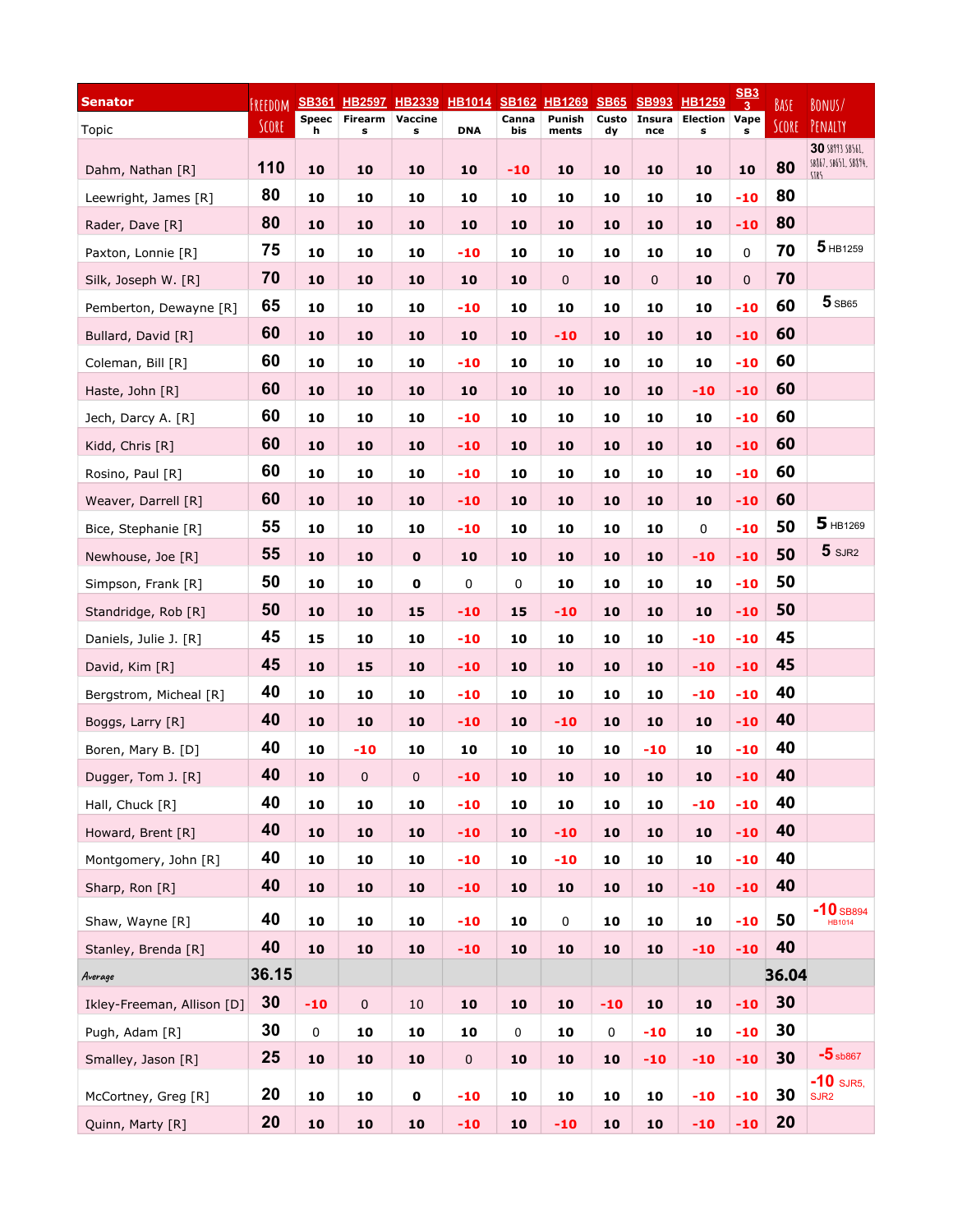| <b>Senator</b>         | FREEDOM     | <b>SB361</b>      | <b>HB2597</b>       | <b>HB2339</b> | <b>HB1014 SB162</b> |              | <b>HB1269</b>   | <b>SB65</b>  | <b>SB993</b>         | <b>HB1259</b>        | $\underline{\text{SB3}}$<br>3 <sup>7</sup> | BASE        | BONUS/     |
|------------------------|-------------|-------------------|---------------------|---------------|---------------------|--------------|-----------------|--------------|----------------------|----------------------|--------------------------------------------|-------------|------------|
| Topic                  | SCORE       | <b>Speec</b><br>h | <b>Firearm</b><br>s | Vaccine<br>s  | <b>DNA</b>          | Canna<br>bis | Punish<br>ments | Custo<br>dy  | <b>Insura</b><br>nce | <b>Election</b><br>s | Vape<br>s                                  | SCORE       | PENALTY    |
| Scott, Paul [R]        | 20          | 10                | 10                  | 10            | $-10$               | 10           | $-10$           | 10           | 10                   | $-10$                | $-10$                                      | 20          |            |
| Stanislawski, Gary [R] | 20          | $\mathbf{0}$      | 10                  | 10            | $-10$               | 10           | $-10$           | $\mathbf{0}$ | 10                   | 10                   | $-10$                                      | 20          |            |
| Thompson, Roger [R]    | 15          | 10                | 10                  | $\mathbf 0$   | $-10$               | $\mathbf 0$  | 10              | 10           | 10                   | $-10$                | $-10$                                      | 20          | $-5$ SB651 |
| Allen, Mark [R]        | 10          | 10                | 10                  | $\mathbf 0$   | $-10$               | $-10$        | 10              | 10           | 10                   | $-10$                | $-10$                                      | 10          |            |
| Treat, Greg [R]        | 10          | 0                 | 10                  | $\mathbf 0$   | 0                   | 10           | 10              | 0            | 0                    | $-10$                | $-10$                                      | 10          |            |
| Floyd, Kay [D]         | $\mathbf 0$ | $-10$             | $-10$               | 10            | 10                  | 10           | 10              | $-10$        | 10                   | $-10$                | $-10$                                      | $\mathbf 0$ |            |
| Hicks, Carri [D]       | 0           | $-10$             | $-10$               | 10            | 10                  | 10           | 10              | $-10$        | $-10$                | 10                   | $-10$                                      | 0           |            |
| Kirt, Julia [D]        | $\mathbf 0$ | $-10$             | $-10$               | 10            | 10                  | 10           | 10              | $-10$        | $-10$                | 10                   | $-10$                                      | $\bf{0}$    |            |
| Murdock, W. Casey [R]  | 0           | 10                | 10                  | 10            | $-10$               | $-10$        | $-10$           | 10           | 10                   | $-10$                | $-10$                                      | 0           |            |
| Pederson, Roland [R]   | $\mathbf 0$ | 10                | 10                  | 10            | $-10$               | 10           | $-10$           | 10           | $-10$                | $-10$                | $-10$                                      | $\bf{0}$    |            |
| Brooks, Michael [D]    | $-10$       | $-10$             | 10                  | 10            | 10                  | 10           | $\mathbf 0$     | $-10$        | $-10$                | $-10$                | $-10$                                      | $-10$       |            |
| Dossett, J.J. [D]      | $-15$       | $-10$             | 10                  | 10            | $\mathbf{0}$        | 10           | 10              | $-10$        | $-10$                | $-10$                | $-10$                                      | $-10$       | $-5$ SB33  |
| Matthews, Kevin L. [D] | $-20$       | $-10$             | $-10$               | 10            | 10                  | 10           | 10              | $-10$        | $-10$                | $-10$                | $-10$                                      | $-20$       |            |
| Young, George E. [D]   | $-20$       | $-10$             | $-10$               | 10            | 10                  | 10           | 10              | $-10$        | $-10$                | $-10$                | $-10$                                      | $-20$       |            |
|                        |             |                   |                     |               | SOONER              |              | NEWS            |              |                      | POLITI               |                                            | .ORG        |            |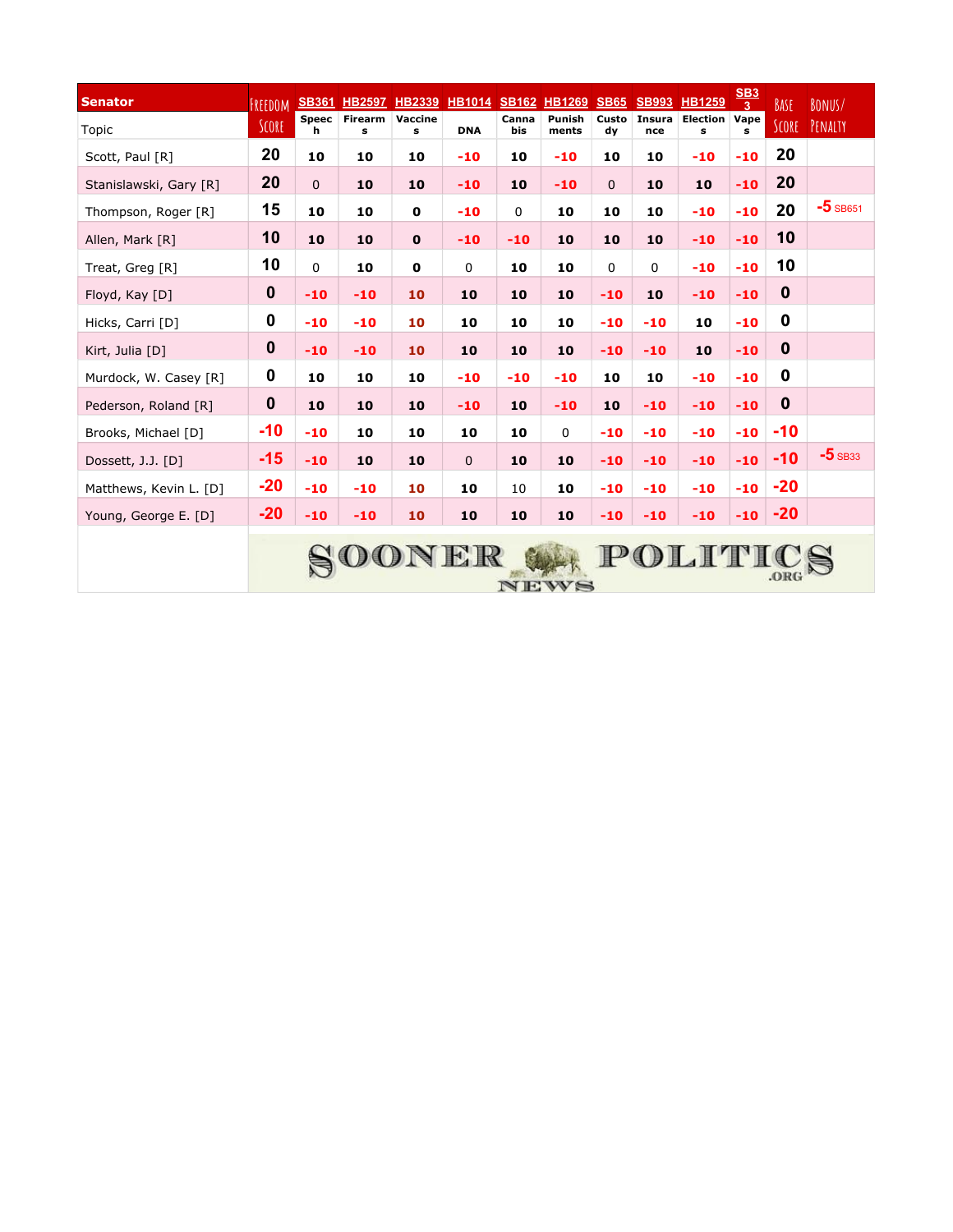| <b>Representative</b>        |                                |    |                               |                     | SB361 HB2597 HB2339 HB1014 SB162 |              | <u>HB1269</u> HB1276 SB993 HB1259 |                    |               |                      | <b>SB33</b>  |                      |                          |
|------------------------------|--------------------------------|----|-------------------------------|---------------------|----------------------------------|--------------|-----------------------------------|--------------------|---------------|----------------------|--------------|----------------------|--------------------------|
| Topic                        | <b>Freedom</b><br><b>Score</b> | h  | Speec   Firear   Vaccin<br>ms | es                  | <b>DNA</b>                       | Cann<br>abis | Punish<br>ments                   | <b>Custod</b><br>y | Insur<br>ance | <b>Electio</b><br>ns | <b>Vapes</b> | Base<br><b>Score</b> | Bonus/<br><b>Penalty</b> |
| Moore, Lewis H. [R]          | 85                             | 10 | 10                            | 10                  | 10                               | 10           | 10                                | 10                 | 10            | 10                   | $-10$        | 80                   | 5 SB993                  |
| Davis, Dean F. [R]           | 80                             | 10 | 10                            | 10                  | 10                               | 10           | 10                                | 10                 | 10            | 10                   | $-10$        | 80                   |                          |
| Steagall, Jay W. [R]         | 80                             | 10 | 10                            | 10                  | 10                               | 10           | 10                                | 10                 | 10            | 10                   | $-10$        | 80                   |                          |
| Fetgatter, Scott [R]         | 75                             | 10 | 10                            | 10                  | 10                               | 0            | 10                                | 10                 | 10            | 10                   | $-10$        | 70                   | 5 HJR1006                |
| Grego, Jim [R]               | 70                             | 10 | 10                            | 10                  | 0                                | 10           | 10                                | 10                 | 10            | 10                   | $-10$        | 70                   |                          |
| Ortega, Charles Larry [R]    | 70                             | 10 | 10                            | 10                  | $-10$                            | 10           | 10                                | 10                 | 10            | 10                   | 0            | 70                   |                          |
| Echols, Jon [R]              | 65                             | 10 | 10                            | 10                  | $-10$                            | 10           | 10                                | 10                 | 10            | 10                   | $-10$        | 60                   | 5 HB2597                 |
| Olsen, Jim [R]               | 65                             | 10 | 10                            | 10                  | 10                               | 10           | $-10$                             | 10                 | 10            | 10                   | $-10$        | 60                   | $5$ HR1001               |
| Russ, Todd D. [R]            | 65                             | 10 | 10                            | 10                  | 0                                | 10           | 10                                | 10                 | 10            | $\mathbf 0$          | $-10$        | 60                   | 5 HB2235                 |
| Baker, Rhonda [R]            | 60                             | 10 | 10                            | 10                  | $-10$                            | 10           | 10                                | 10                 | 10            | 10                   | $-10$        | 60                   |                          |
| Boatman, Jeff [R]            | 60                             | 10 | 10                            | 10                  | $-10$                            | 10           | 10                                | 10                 | 10            | 10                   | $-10$        | 60                   |                          |
| Cornwell, Rusty [R]          | 60                             | 10 | 10                            | 10                  | $-10$                            | 10           | 10                                | 10                 | 10            | 10                   | $-10$        | 60                   |                          |
| Frix, Avery Carl [R]         | 60                             | 10 | 10                            | 10                  | $-10$                            | 10           | 10                                | 10                 | 10            | 10                   | $-10$        | 60                   |                          |
| Hasenbeck, Toni [R]          | 60                             | 10 | 10                            | 10                  | $-10$                            | 10           | 10                                | 10                 | 10            | 10                   | $-10$        | 60                   |                          |
| Hill, Brian [R]              | 60                             | 10 | 10                            | 10                  | $-10$                            | 10           | 10                                | 10                 | 10            | 10                   | $-10$        | 60                   |                          |
| Kiger, Lundy [R]             | 60                             | 10 | 10                            | 10                  | $-10$                            | 10           | 10                                | 10                 | 10            | 10                   | $-10$        | 60                   |                          |
| Luttrell, Ken [R]            | 60                             | 10 | 10                            | 10                  | $-10$                            | 10           | 10                                | 10                 | 10            | 10                   | $-10$        | 60                   |                          |
| Manger, Robert [R]           | 60                             | 10 | 10                            | 10                  | $-10$                            | 10           | 10                                | 10                 | 10            | 10                   | $-10$        | 60                   |                          |
| McCall, Charles A. [R]       | 60                             | 10 | 10                            | 10                  | $-10$                            | 10           | 10                                | 10                 | 10            | 10                   | $-10$        | 60                   |                          |
| Mize, Garry [R]              | 60                             | 10 | 10                            | 10                  | 0                                | 10           | 10                                | 10                 | 10            | 0                    | $-10$        | 60                   |                          |
| Osburn, Mike [R]             | 60                             | 10 | 10                            | 10                  | $-10$                            | 10           | 10                                | 10                 | 10            | 10                   | $-10$        | 60                   |                          |
| Sims, Lonnie [R]             | 60                             | 10 | 10                            | 10                  | $-10$                            | 10           | 10                                | 10                 | 10            | 10                   | $-10$        | 60                   |                          |
| Stark, Marilyn [R]           | 60                             | 10 | 10                            | 10                  | 10                               | 10           | 10                                | $-10$              | 10            | 10                   | $-10$        | 60                   |                          |
| Sterling, Danny [R]          | 60                             | 10 | 10                            | 10                  | $-10$                            | 10           | 10                                | 10                 | 10            | 10                   | $-10$        | 60                   |                          |
| Townley, Tammy [R]           | 60                             | 10 | 10                            | 10                  | $-10$                            | 10           | 10                                | 10                 | 10            | 10                   | $-10$        | 60                   |                          |
| West, Tammy [R]              | 60                             | 10 | 10                            | 10                  | $-10$                            | 10           | 10                                | 10                 | 10            | 10                   | $-10$        | 60                   |                          |
| Hilbert, Kyle [R]            | 55                             | 10 | 10                            | 10                  | $-10$                            | $\mathbf{0}$ | 10                                | 10                 | 0             | 10                   | 0            | 50                   | 5 HB1259                 |
| Marti, T J [R]               | 55                             | 10 | 10                            | 10                  | $-10$                            | 10           | 10                                | 0                  | 10            | 10                   | $-10$        | 50                   | $5$ SB162                |
| Burns, Ty [R]                | 50                             | 10 | 10                            | $\mathbf 0$         | $-10$                            | 10           | 10                                | 10                 | 10            | 10                   | $-10$        | 50                   |                          |
| Conley, Sherrie [R]          | 50                             | 10 | 10                            | 10                  | $-10$                            | 10           | 10                                | 10                 | 10            | 0                    | $-10$        | 50                   |                          |
| Lawson, Mark [R]             | 50                             | 10 | 10                            | 10                  | $-10$                            | 0            | 10                                | 10                 | 10            | 10                   | $-10$        | 50                   |                          |
| Martinez, Ryan [R]           | 50                             | 10 | 10                            | 10                  | $-10$                            | 0            | 10                                | 10                 | 10            | 10                   | $-10$        | 50                   |                          |
| McDugle, Kevin [R]           | 50                             | 10 | 10                            | 10                  | $-10$                            | $\mathbf 0$  | 10                                | 10                 | 10            | 10                   | $-10$        | 50                   |                          |
| Miller, Nicole [R]           | 50                             | 10 | 10                            | 10                  | $-10$                            | $\pmb{0}$    | 10                                | 10                 | 10            | 10                   | $-10$        | 50                   |                          |
| Pfeiffer, John [R]           | 50                             | 10 | 10                            | $\pmb{0}$           | $-10$                            | 10           | 10                                | 10                 | 10            | 10                   | $-10$        | 50                   |                          |
| Roberts, Sean [R]            | 50                             | 10 | 10                            | 10                  | 10                               | 0            | $-10$                             | 10                 | 10            | 0                    | $-10$        | 40                   | 10SB561,<br>HB2339       |
| Strom, Judd [R]              | 50                             | 10 | 10                            | $\mathsf{O}\xspace$ | $-10$                            | 10           | 10                                | 10                 | 10            | 10                   | $-10$        | 50                   |                          |
| Kerbs, Dell [R]              | 45                             | 10 | 10                            | 10                  | $-10$                            | $\mathbf 0$  | 10                                | 10                 | 10            | 10                   | $-10$        | 50                   | $-5$ SB561,              |
| Randleman, Randy [R]         | 45                             | 10 | 10                            | 10                  | $-10$                            | 10           | 10                                | $-10$              | 10            | 10                   | $-10$        | 40                   | 5 SB65                   |
| Boles, Brad [R]              | 40                             | 10 | 10                            | 10                  | $-10$                            | 10           | $-10$                             | 10                 | 10            | 10                   | $-10$        | 40                   |                          |
| Caldwell, Trey [R]           | 40                             | 10 | $-10$                         | 10                  | $-10$                            | 10           | 10                                | 10                 | 10            | 10                   | $-10$        | 40                   |                          |
| Crosswhite Hader, Denise [R] | 40                             | 10 | 10                            | 10                  | 10                               | 10           | $-10$                             | $-10$              | 10            | 10                   | $-10$        | 40                   |                          |
| Dills, Sheila [R]            | 40                             | 10 | 10                            | $\pmb{0}$           | $\mathbf 0$                      | 10           | 10                                | 10                 | 0             | $\pmb{0}$            | $-10$        | 40                   |                          |
| Fincher, Derrel [R]          | 40                             | 10 | 10                            | $-10$               | $-10$                            | 10           | 10                                | 10                 | 10            | 10                   | $-10$        | 40                   |                          |
| Ford, Roger [R]              | 40                             | 10 | 10                            | 10                  | $-10$                            | 10           | $-10$                             | 10                 | 10            | 10                   | $-10$        | 40                   |                          |
| Gann, Tom [R]                | 40                             | 10 | 10                            | 10                  | 10                               | $-10$        | $-10$                             | 10                 | 10            | 10                   | $-10$        | 40                   |                          |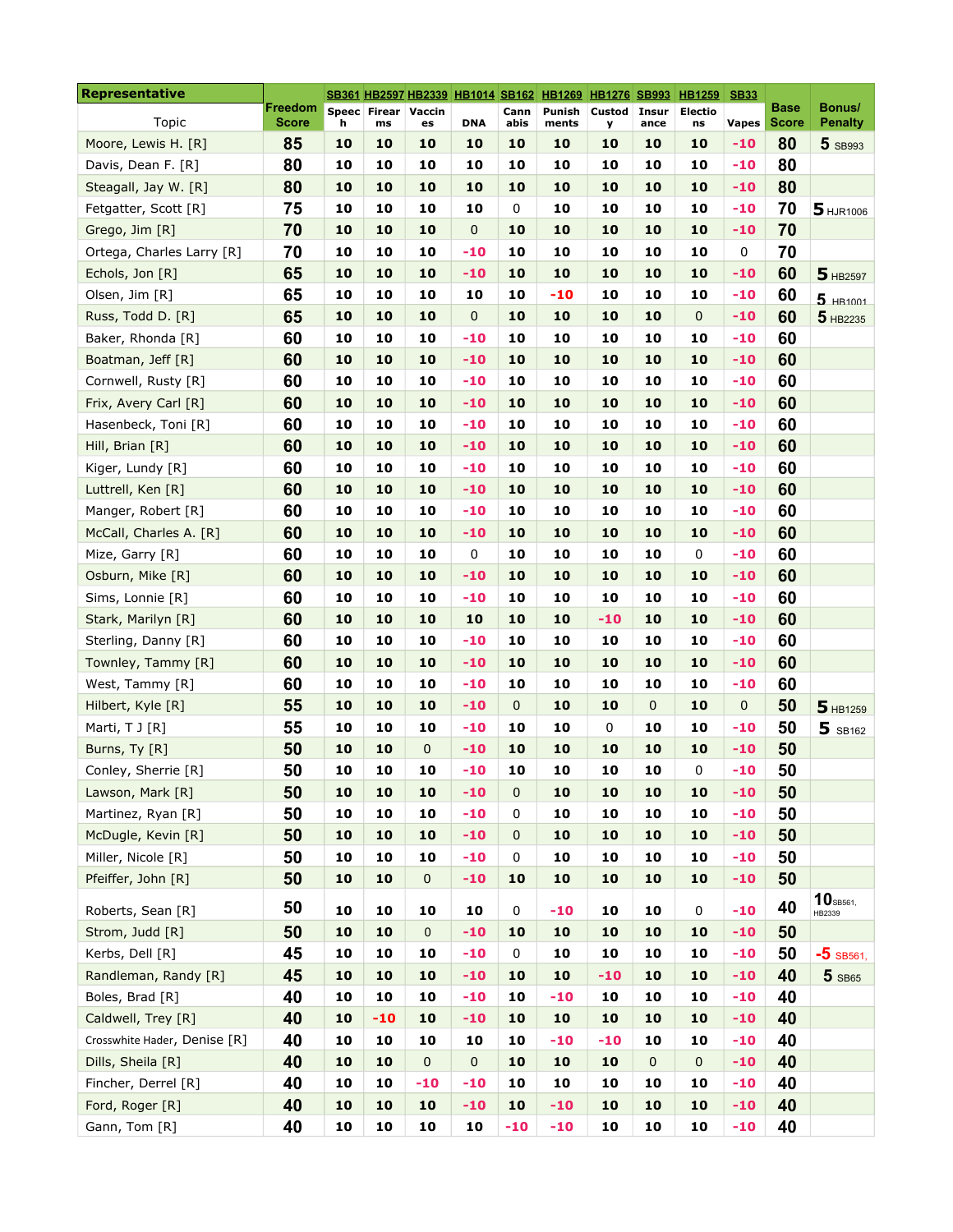| <b>Representative</b>   |                                |       |                           |                     |            |              | SB361 HB2597 HB2339 HB1014 SB162 HB1269 HB1276 SB993 |                    |                      | HB1259               | <b>SB33</b>  |               |                                |
|-------------------------|--------------------------------|-------|---------------------------|---------------------|------------|--------------|------------------------------------------------------|--------------------|----------------------|----------------------|--------------|---------------|--------------------------------|
| Topic                   | <b>Freedom</b><br><b>Score</b> | h     | Speec Firear Vaccin<br>ms | es                  | <b>DNA</b> | Cann<br>abis | Punish<br>ments                                      | <b>Custod</b><br>У | <b>Insur</b><br>ance | <b>Electio</b><br>ns | <b>Vapes</b> | Base<br>Score | Bonus/<br><b>Penalty</b>       |
| Hardin, David [R]       | 40                             | 10    | 10                        | 10                  | 0          | 10           | $-10$                                                | 10                 | 0                    | 10                   | $-10$        | 40            |                                |
| Hardin, Tommy C. [R]    | 40                             | 10    | 10                        | 10                  | 10         | $-10$        | $-10$                                                | 10                 | 10                   | 10                   | -10          | 40            |                                |
| Humphrey, Justin Jj [R] | 40                             | 10    | 10                        | 10                  | $-10$      | 10           | $-10$                                                | 10                 | 10                   | 10                   | $-10$        | 40            |                                |
| Johns, Ronny [R]        | 40                             | 10    | 10                        | $-10$               | $-10$      | 10           | 10                                                   | 10                 | 10                   | 10                   | $-10$        | 40            |                                |
| Kannady, Chris [R]      | 40                             | 10    | 10                        | $\mathbf 0$         | $-10$      | 10           | 10                                                   | 10                 | 10                   | $\pmb{0}$            | $-10$        | 40            |                                |
| McBride, Mark [R]       | 40                             | 10    | 10                        | -10                 | $-10$      | 10           | $\mathbf 0$                                          | 10                 | 10                   | 10                   | 0            | 40            |                                |
| Patzkowsky, Kenton [R]  | 40                             | 10    | 10                        | 10                  | $-10$      | 10           | $-10$                                                | 10                 | 10                   | 10                   | $-10$        | 40            |                                |
| Roberts, Dustin [R]     | 40                             | 10    | 0                         | $-10$               | $-10$      | 10           | 10                                                   | 10                 | 10                   | 10                   | 0            | 40            |                                |
| Roe, Cynthia Jo [R]     | 40                             | 10    | 10                        | $-10$               | $-10$      | 10           | 10                                                   | 10                 | 10                   | 10                   | $-10$        | 40            |                                |
| Smith, David [R]        | 40                             | 10    | 10                        | 10                  | $-10$      | 10           | $-10$                                                | 10                 | 10                   | 10                   | $-10$        | 40            |                                |
| Sneed, Chris [R]        | 40                             | 10    | 10                        | 10                  | $-10$      | 10           | $-10$                                                | 10                 | 10                   | 10                   | $-10$        | 40            |                                |
| Tadlock, Johnny [R]     | 40                             | 10    | 10                        | 10                  | $-10$      | 10           | $-10$                                                | 10                 | 10                   | 10                   | $-10$        | 40            |                                |
| Wright, Harold [R]      | 40                             | $-10$ | 10                        | 10                  | 0          | 10           | 10                                                   | 10                 | 10                   | $\mathbf 0$          | $-10$        | 40            |                                |
| Vancuren, Mark [R]      | 35                             | 10    | 10                        | 10                  | $-10$      | 10           | $-10$                                                | 10                 | 10                   | 10                   | $-10$        | 40            | $-5$ SB33                      |
| O'Donnell, Terry [R]    | 30                             | 10    | 10                        | 10                  | $-10$      | 10           | 10                                                   | $-10$              | 10                   | $\pmb{0}$            | $-10$        | 30            |                                |
| Phillips, Logan J. [R]  | 30                             | 10    | 10                        | $-10$               | $-10$      | 0            | 10                                                   | 10                 | 10                   | 10                   | $-10$        | 30            |                                |
| Taylor, Zack [R]        | 30                             | 10    | 10                        | 10                  | $-10$      | 10           | $-10$                                                | 10                 | 10                   | 10                   | $-10$        | 40            | $-10$ HJR1006<br><b>HB2235</b> |
| Wallace, Kevin [R]      | 30                             | 0     | 10                        | 10                  | $-10$      | 0            | 10                                                   | 10                 | 0                    | $\mathsf 0$          | 0            | 30            |                                |
| West, Kevin [R]         | 30                             | 10    | 10                        | 10                  | 10         | 10           | $-10$                                                | $-10$              | 0                    | 10                   | $-10$        | 30            |                                |
| Average Score           | 27.78                          |       |                           |                     |            |              |                                                      |                    |                      |                      |              | 28.71         |                                |
| May, Stan [R]           | 20                             | $-10$ | 10                        | 10                  | $-10$      | 10           | $-10$                                                | 10                 | 10                   | 10                   | $-10$        | 20            |                                |
| Pae, Daniel [R]         | 20                             | 10    | $-10$                     | -10                 | $-10$      | 10           | 10                                                   | 10                 | 10                   | 10                   | $-10$        | 20            |                                |
| West, Josh [R]          | 20                             | 10    | 10                        | $-10$               | $-10$      | 0            | 10                                                   | 10                 | 10                   | $\mathbf 0$          | $-10$        | 20            |                                |
| Caldwell, Chad [R]      | 10                             | 10    | 10                        | $-10$               | $-10$      | 0            | 10                                                   | 10                 | 10                   | $-10$                | $-10$        | 10            |                                |
| McEntire, Marcus [R]    | 10                             | 10    | 10                        | $-10$               | $-10$      | 10           | $-10$                                                | 10                 | 0                    | 10                   | $-10$        | 10            |                                |
| Meredith, Matt [D]      | 10                             | $-10$ | $-10$                     | $\mathbf 0$         | 0          | 0            | 10                                                   | 10                 | 10                   | 0                    | 0            | 10            |                                |
| Bush, Carol [R]         | 5                              | 10    | $-10$                     | $-10$               | $-10$      | 10           | 10                                                   | 0                  | 10                   | 10                   | $-10$        | 10            | $-5$ HB1014                    |
| Newton, Carl [R]        | 0                              | 10    | 10                        | $-10$               | $-10$      | 10           | $\mathbf 0$                                          | 0                  | $-10$                | 10                   | $-10$        | $\mathbf 0$   |                                |
| Nollan, Jadine [R]      | 0                              | 10    | $-10$                     | $\mathbf 0$         | $-10$      | 10           | 10                                                   | $-10$              | 10                   | $\pmb{0}$            | $-10$        | $\mathbf 0$   |                                |
| Pittman, Ajay [D]       | 0                              | 0     | $-10$                     | $-10$               | 10         | 0            | 10                                                   | 0                  | 0                    | 0                    | 0            | 0             |                                |
| Sanders, Mike [R]       | $\mathbf 0$                    | 10    | 10                        | $-10$               | $-10$      | $-10$        | $-10$                                                | 10                 | 10                   | 10                   | $-10$        | $\mathbf 0$   |                                |
| Stone, Shane [D]        | 0                              | $-10$ | $-10$                     | $-10$               | $-10$      | 10           | 10                                                   | 10                 | 10                   | 10                   | $-10$        | $\mathbf 0$   |                                |
| Talley, John [R]        | $\bf{0}$                       | $-10$ | $-10$                     | $-10$               | $-10$      | 10           | 10                                                   | 10                 | 10                   | 10                   | $-10$        | $\mathbf 0$   |                                |
| Worthen, Rande [R]      | 0                              | 10    | $-10$                     | 10                  | $-10$      | $-10$        | $-10$                                                | 10                 | 10                   | 10                   | $-10$        | $\pmb{0}$     |                                |
| Lepak, Mark Paul [R]    | $-5$                           | 10    | 10                        | 10                  | $-10$      | 0            | $-10$                                                | $-10$              | 10                   | $-10$                | $-10$        | $-10$         | 5 SB361                        |
| Lowe, Jason [D]         | $-10$                          | $-10$ | $-10$                     | $-10$               | 10         | 0            | 10                                                   | 10                 | $-10$                | 10                   | $-10$        | $-10$         |                                |
| Virgin, Emily [D]       | $-10$                          | $-10$ | $-10$                     | $-10$               | $\pmb{0}$  | 0            | 10                                                   | 10                 | $-10$                | 10                   | $-10$        | $-10$         |                                |
| Waldron, John [D]       | $-10$                          | $-10$ | $-10$                     | $-10$               | $-10$      | 10           | 10                                                   | 10                 | $-10$                | 10                   | $-10$        | $-10$         |                                |
| Walke, Collin [D]       | $-10$                          | $-10$ | $-10$                     | $-10$               | 0          | 0            | 10                                                   | 10                 | $-10$                | 10                   | $-10$        | $-10$         |                                |
| Dunnington, Jason [D]   | $-15$                          | $-10$ | $-10$                     | $-10$               | 0          | 10           | 10                                                   | 10                 | $-10$                | 0                    | $-10$        | $-20$         | $5$ HB1269                     |
| Albright, Kelly [D]     | $-20$                          | $-10$ | $-10$                     | $-10$               | $-10$      | 10           | 10                                                   | 10                 | $-10$                | 10                   | $-10$        | $-20$         |                                |
| Bennett, Forrest. [D]   | $-20$                          | $-10$ | $-10$                     | $-10$               | $-10$      | 10           | 10                                                   | 10                 | $-10$                | 10                   | $-10$        | $-20$         |                                |
| Blancett, Meloyde [D]   | $-20$                          | $-10$ | $-10$                     | $\mathsf{O}\xspace$ | 0          | 0            | 10                                                   | 10                 | $-10$                | $\mathbf 0$          | $-10$        | $-20$         |                                |
| Branham, Chelsey [D]    | $-20$                          | $-10$ | $-10$                     | 0                   | $-10$      | 10           | 10                                                   | 10                 | $-10$                | 0                    | $-10$        | $-20$         |                                |
| Brewer, Denise [D]      | $-20$                          | $-10$ | $-10$                     | $\mathbf 0$         | $-10$      | 0            | 10                                                   | 10                 | $-10$                | $\pmb{0}$            | $\pmb{0}$    | $-20$         |                                |
| Ranson, Trish [D]       | $-20$                          | $-10$ | $-10$                     | $-10$               | $-10$      | 10           | 10                                                   | 10                 | $-10$                | 10                   | $-10$        | $-20$         |                                |